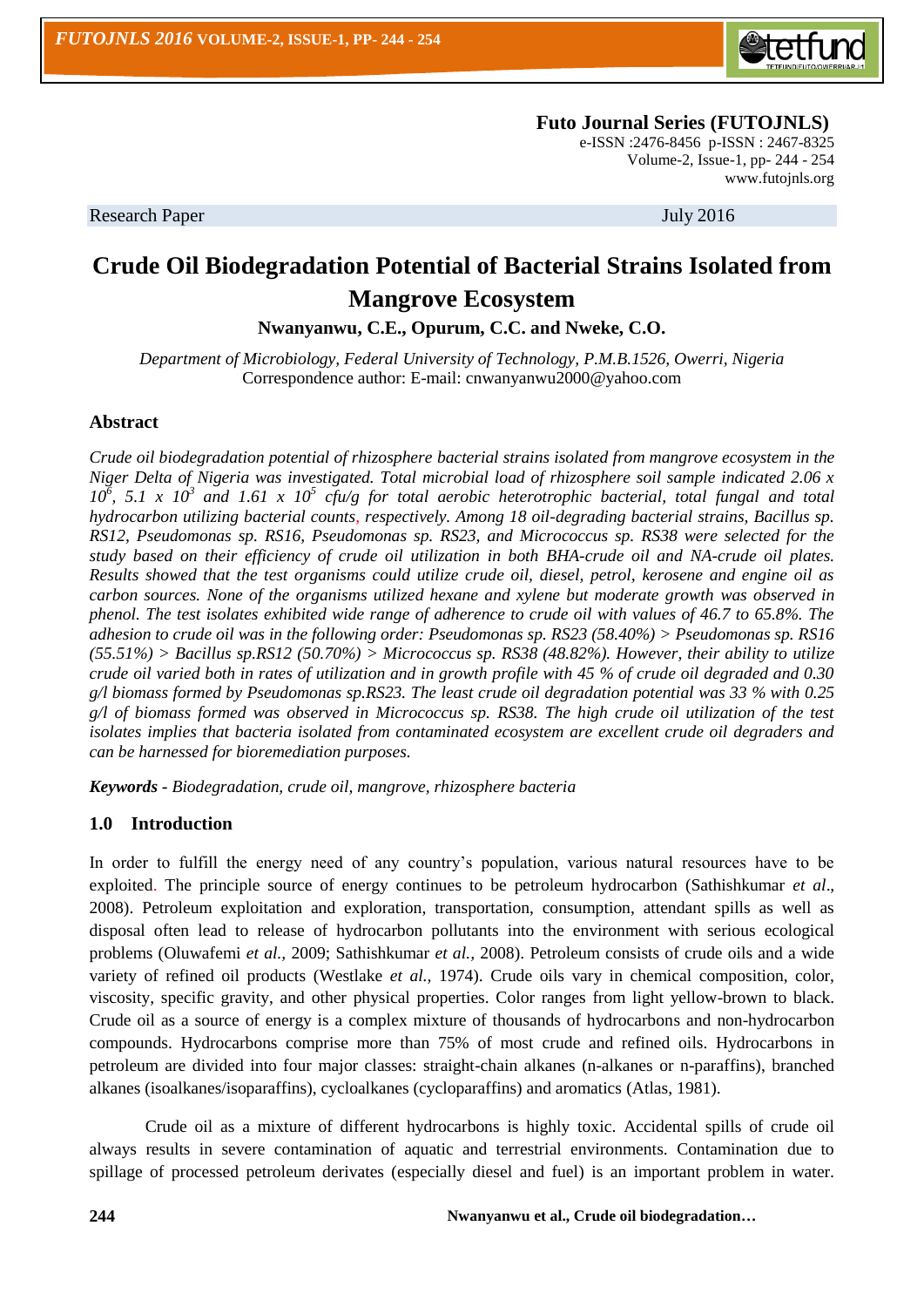Crude oil spills are destructive to both vegetations and animals in the soil not only because of their contact toxicity but also because hydrocarbons in the soil reduce oxygen tension and increases anaerobiosis which is harmful to plant roots (Bossert & Bartha, 1984). The persistence of petroleum pollution depends on the quantity and characteristic of hydrocarbon mixture and on the properties of the affected ecosystem (Ojo, 2005). The ability to isolate high numbers of certain oil-degrading microorganisms from oil polluted environment is commonly taken as evidence that these microorganisms are active degraders in that environment (Amirlatifi *et al.,* 2013; Singh *et al.,* 2013). Many microorganisms have been reported to utilize various petroleum hydrocarbons, including benzene, toluene, ethylbenzene and xylene (BTEX) as their sole carbon and energy substrate, despite their extreme insolubility in the aqueous phase. Biodegradability of crude oil has been reported to depend on the content of n-alkane, asphaltene, nitrogen, sulfur and oxygen containing components of the oil (Westlake *et al.,* 1974). Numerous genera of bacteria are known to degrade hydrocarbons. They tolerate high concentrations of hydrocarbon and have a high capability for their degradation. Most of these bacterial strains belong to *Pseudomonas*, *Sphingomonas*, *Aeromonas*, *Alcaligenes*, *Acinetobacter*, *Arthobacter*, *Brevibacterium*, *Xantomonas*, *Mycobacterium*, *Rhodococcus* and *Bacillus* species (Płaza *et al.,* 2008).

 The environmental impact of petroleum exploration in Nigeria in particular and other oil producing countries in general has been on the increase. The increasing concern, however, of the environmental scientist is the destruction caused by oil spill both on cultivated and virgin lands as well as mangrove ecosystem. Crude oil plays an important role in the economy of Nigeria and about 80% of oil exploration and exploitation activities take place in the mangrove areas of the Niger Delta (Ebegbulem *et al.,* 2013). However, mangrove forest clearing and oil spills from operational failures and vandalisation of pipelines, oil well blowouts, tanker seepages and accidents contribute immensely to mangrove species loss and degradation of the ecosystem (Chindah *et al.,* 2007; Ekpo and Udofia, 2008).

 Nigeria has the third largest mangrove forest in the world and the largest in Africa covering between 5,400 and 6,000 km<sup>2</sup> . There are three main mangrove plant families (*Rhizophoraceae*, *Avicenniaceae* and *Combretaceae*) that are rapidly spreading across the Niger Delta (NDES, 2000). The mangrove plants (*Rhizophora mangle* L.) are salt tolerant species that grow on sheltered shores in the tropics and sub-tropical estuaries, where they provide ecosystem functions and several human utility benefits especially for coastal communities of Niger Delta. Their halophytic nature and ability to compensate for low oxygen in the soil allows them to thrive well in the environment. However, their complex breathing roots make them vulnerable to crude oil that can block the openings of the breathing roots (Choudhry, 1997) hence affecting rhizosphere bacterial activities. Mangrove soil rhizosphere provides a unique ecological niche to diverse groups of microbes which play various roles in nutrients recycling as well as various environmental activities. Mangrove rhizosphere as nutritiously rich habitat, also accumulate high concentrations of hydrocarbon and other crude oil products as a result of oil pollution (Emuedo *et al.,* 2014). This has a serious influence on the microbial diversity of the environment particularly on bacterial diversity since it is a more sensitive group than other microorganisms. In such conditions bacteria will react to crude oil pollution by several processes such as using the oil as source of carbon and energy as well as for biomass production.

The aim of this work was to evaluate hydrocarbon utilization by mangrove bacteria and assess their biodegradation potential of crude oil.

#### **2.0 Materials and Methods**

#### 2.1 Chemical reagents

 All the chemical reagents used in this study were of analytical grade and were purchased from Sigma-Aldrich (St Louis Missouri, USA), BDH Chemicals (Poole, England) and HACH Chemical Company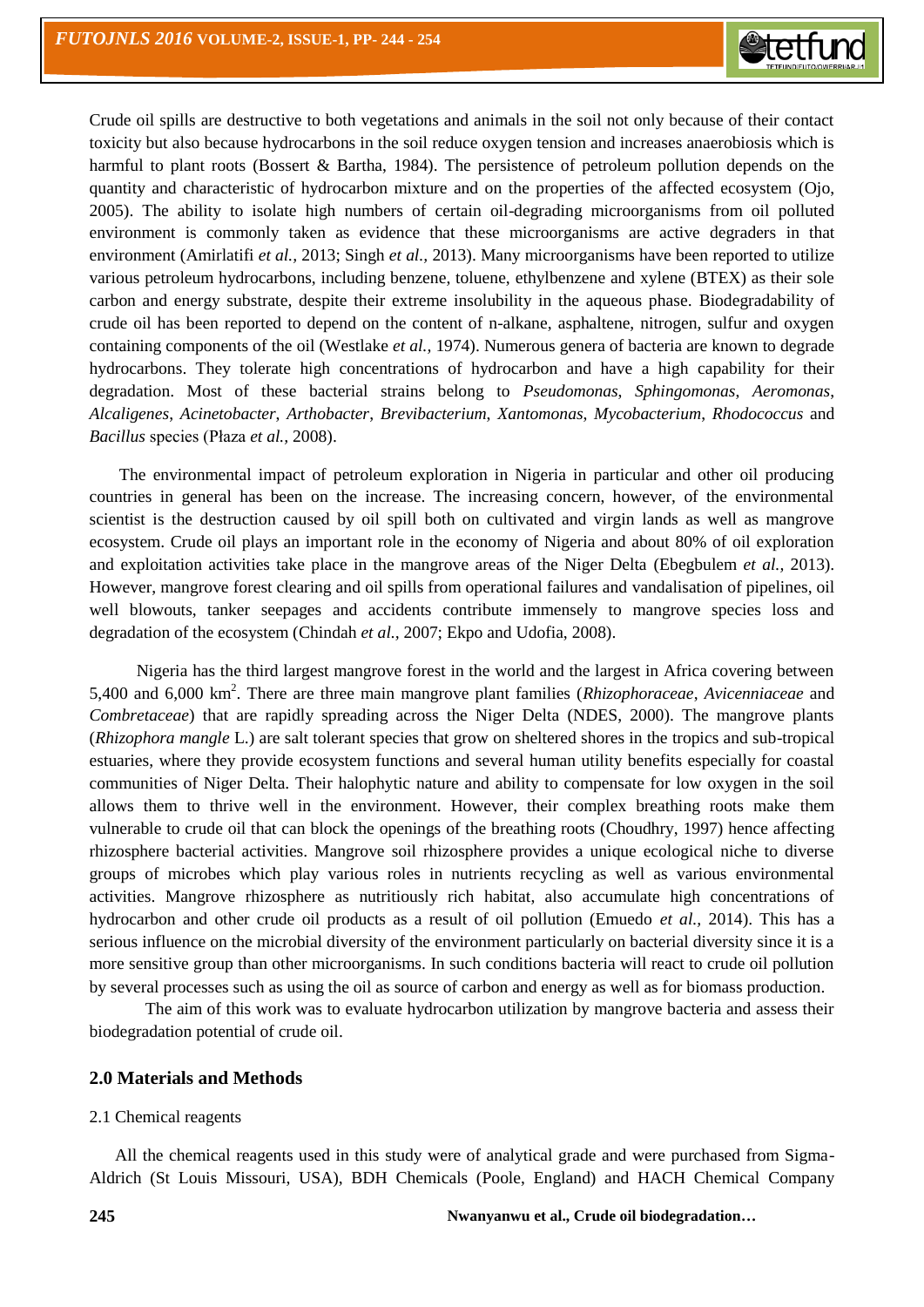(Colorado, U.S,A). Crude oil (Bonny-Light) was obtained from Nigeria Agip Oil Company, Port-Harcourt, River State, Nigeria, which is made up of *n*-alkane-containing oil such as saturates (56 %), aromatics (31 %), polars (11 %), and asphaltenes (2 %). It also has 33.4° API gravity and contains 0.1 % Sulphur content (Norman *et al*., 2004).

#### 2.2 Sample collection

 Eagle Island mangrove is located behind Rivers State University of Science and Technology Port Harcourt, Nigeria. It lies within longitude  $4^{\circ} 35^1$  and  $4^{\circ} 5^1$  N and latitude  $6^{\circ} 00^1$  and  $7^{\circ} 53^1$  E. Like other mangrove swamps of the Niger Delta, the swamp is extensive, covering a wide area of land with a top layer of mud slurry overlaying a hard substratum. The vegetation is as described by Chindah *et al.* (2007). A composite rhizosphere soil (RS) sample of the mangrove vegetation plants of Eagle Island in Port Harcourt, Rivers State of Nigeria, was collected in sterile polyethylene containers. The sample was transported in an ice box to the laboratory for microbial analysis within 6 h of collection.

## 2.3 Enumeration and isolation of microorganisms

 Ten-fold serial dilutions of the soil sample were prepared in sterile 0.85 % of NaCl solution. One-tenth (0.1 ml) aliquots of the soil suspension were aseptically spread-seeded onto plates of different microbiological media and incubated at ambient temperature (28  $\pm$  2  $^0$ C). The fungal populations were enumerated on Sabouraud dextrose agar (SDA) plates with streptomycin (50  $\mu$ g/ml) to suppress bacterial growth. Incubation was done at room temperature for 120 h. The heterotrophic bacterial population was enumerated on nutrient agar (NA) plates after 48 h incubation. Hydrocarbon utilizing bacterial (HUB) population was enumerated on mineral salts agar (Mills *et al.,* 1978). The crude oil source was supplied through the vapour phase by placing filter papers (Whatman No.1) impregnated with 3 ml of filter-sterilized Bonny-Light crude oil on the lids of the plates. The plates were incubated at  $30^{\circ}$ C for 168 h. All plates yielding 30 - 300 colonies were counted. The enumerated HUB were isolated and stored in NA slants at 4 °C for further studies and identification.

#### 2.4 Preliminary screening of crude oil degraders

 This was done as described by Subathra *et al.* (2013) with little modification. Briefly, hydrocarbon degraders (HUB) which were stored on agar slants were subjected to its efficiency of crude oil degradation. The isolates were single streaked on Bushnell-Haas agar (BHA), (consisting per litre:  $KH_2PO_4$ , 1.0 g; K<sub>2</sub>HPO<sub>4</sub>, 1.0 g; NH<sub>4</sub>NO<sub>3</sub>, 1.0 g; MgSO<sub>4</sub>.7H<sub>2</sub>O, 0.2 g; FeCl<sub>3</sub>.6H<sub>2</sub>O, 0.085 g; CaCl<sub>2</sub>.2H<sub>2</sub>O, 0.02 g) plates overlaid with 0.1 ml of crude oil (BHA-crude oil) and on plain NA (NA-crude oil) plates and were incubated at 30 °C for 14 days and for 5 days, respectively. Though, Subathra *et al.* (2013) incubated the plate cultures at 25 °C for 48 h. Any isolate which grew on NA-crude oil plates but failed to grow on BHA-crude oil plate were confirmed as non-degraders. The isolates which grew on both the agar plates were confirmed as hydrocarbon degraders. The zone of clearance around the colonies of the isolates grown on BHA plate with varying diameters was measured. Isolates with highest zone of clearance around the colonies were selected and were tentatively characterized using a battery of biochemical tests. The isolates were identified to the generic level following Bergey's Manual of Determinative Bacteriology (Holt *et al.,* 1994) and stored at 4<sup>0</sup>C on nutrient agar slants for further studies.

### 2.5 Preparation of inoculum

The test isolates were grown in nutrient broth medium contained in Erlenmeyer flasks (100 ml) at  $28 \pm 2$  <sup>o</sup>C for 48 h. Thereafter, the cells were harvested by centrifugation at 6000 rpm for 10 min and washed in sterile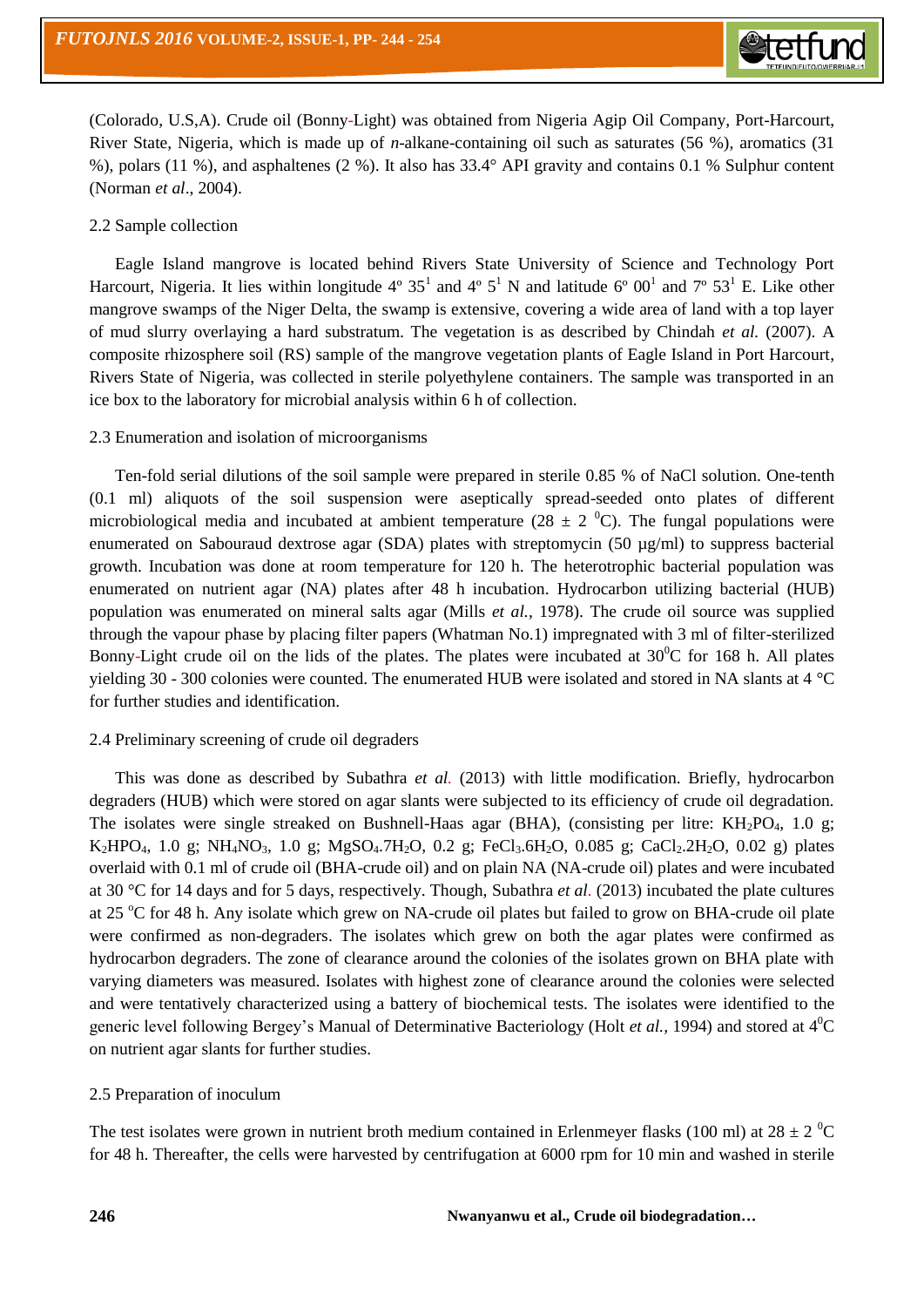

deionized water. The cell suspensions were standardized by adjusting the turbidity to optical density of 0.1 at absorbance of 540 nm and used throughout the study unless otherwise stated.

### 2.6 Screening for petroleum hydrocarbon utilization

The screening assay for petroleum products utilization by the test isolates was done as described by Resnick and Chapman (1994) with little modification. Petroleum substrate utilization by the test organisms was determined in sterile Bushnell-Haas (BH) broth medium (9.9 ml in 20 ml culture test tubes) supplemented with various petroleum products  $[0.1 \frac{\omega}{\omega}]$  such as diesel, petrol, kerosene and hexane. Others included benzene, toluene, xylene and phenol. This was followed by inoculation of the medium with 0.1 ml of bacterial cell suspensions. Controls consisted of inoculated media devoid of petroleum products (positive) as well as with petroleum products but without inoculum addition (negative). The tubes were incubated at  $28^{\circ}$ C for a period of 14 days. Development of turbid culture was indicative of utilization of the petroleum hydrocarbons as carbon source. Cultures without increase in turbidity over initial optical density (OD<sub>540nm</sub>) and non-inoculated control were scored as no growth (-) while cultures with increased turbidity significantly greater than the control (OD<sub>540nm</sub> reading above 0.2.) were scored as growth (+) (John and Okpokwasili, 2012).

#### 2.7 Bacterial adhesion to hydrocarbons (BATH)

Cell hydrophobicity of the selected bacterial strains was determined by bacterial adherence to hydrocarbon (BATH) according to a method similar that of Rosenberg (1984). The isolates were enriched in 20 ml BH broth medium supplemented with crude oil (1 %, w/v) for 7 days in an orbital shaker (120 rpm) at 30 <sup>o</sup>C. Cells were harvested by centrifugation and re-suspended in sterile BH medium with crude oil. The optical density  $OD_{540nm}$  of the cell suspensions was adjusted to 0.5. Crude oil (0.5 ml) was added to cell suspension of 4.0 ml contained in screw capped glass test tubes and vortexed for 3 min. Change in  $OD_{540nm}$ was recorded for cell suspension after allowing for the formation of crude oil and aqueous phases. Cell hydrophobicity was expressed as cell adherence (%) to the crude oil which was calculated as given in equation 1.

Bacterial adherence(\*) 
$$
=\left(1-\frac{A_c}{A_o}\right)\times 100
$$
 (1)

Where Ac and Ao were  $OD_{540nm}$  of cell suspension after and before being shaken with crude oil, respectively.

#### 2.8 Emulsification index

The emulsification index  $(EI_{24})$  was measured using the method as described by Ilori *et al.* (2005). The emulsification stability of the isolates was determined by adding 2 ml (instead of 3 ml as used by Ilori *et al.*, 2005) of crude oil to equal volume of cell-free supernatant contained in 15 ml screw capped culture glass test tubes. The tubes were properly vortexed at high speed for 2 min and allowed to stand for 24 h. The emulsification index was calculated using the expression as shown in equation 2.

$$
Emulsification index(EI_{24}) = \frac{Height \ of \ emulsion}{Height \ of \ supernatant} \times 100
$$
 (2)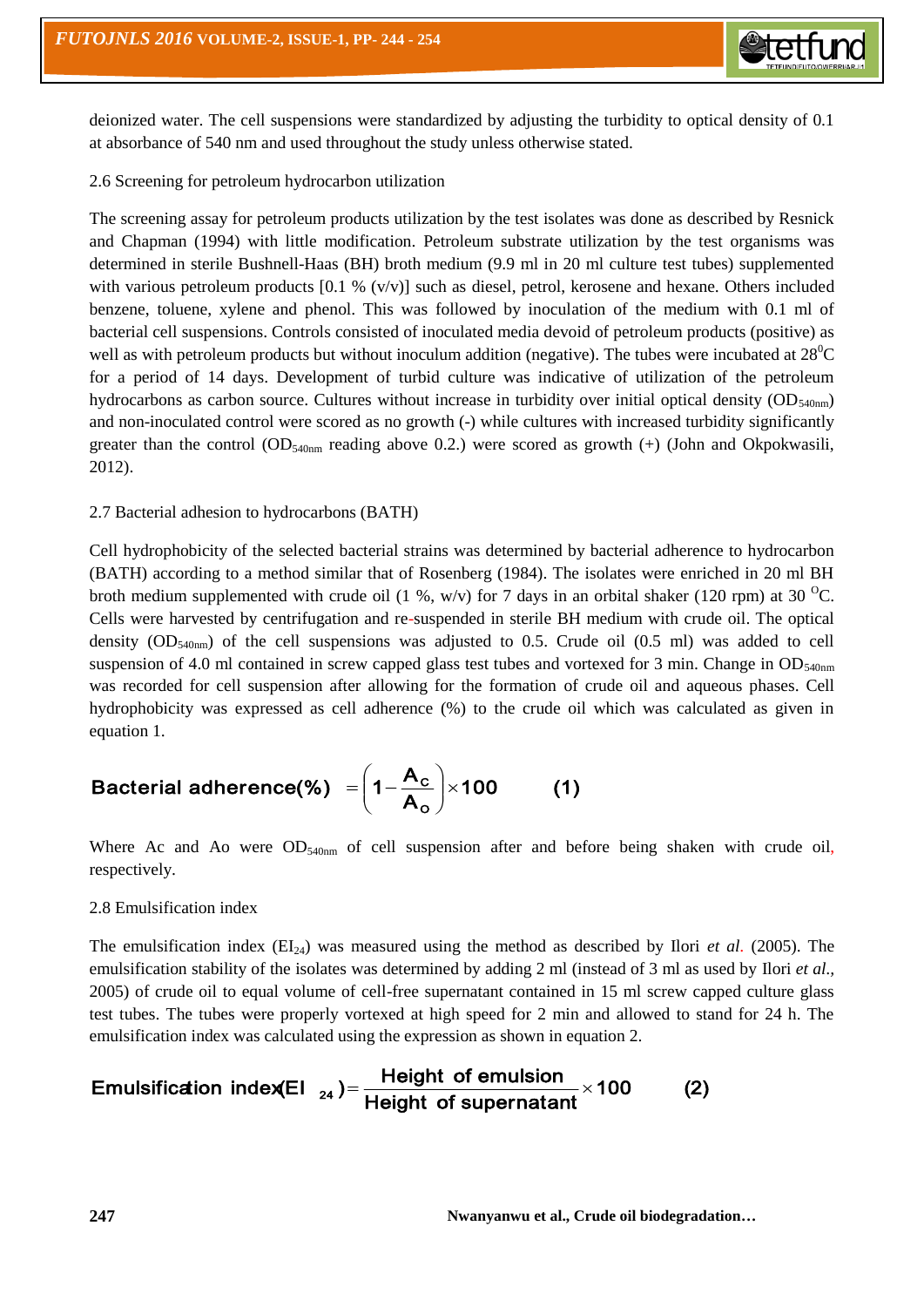

#### 2.9 Biodegradation assay

A 48 h old of each of the selected culture was adjusted with sterile distilled water to give absorbance of 0.5 at a wavelength of 540 nm with spectrophotometer (Bausch and Lomb). Two milliliter (2.0 ml) of the cell suspensions was transferred into 250 ml Erlenmeyer flasks containing 98 ml of sterile BH medium with 2% of Bonny-Light crude oil. The flasks were then incubated in a shaker at 200 rpm at  $30^{\circ}$ C for 20 days. Flask containing sterile BH medium and 2 ml of crude oil but without test organisms served as control. At every 4 day interval, aliquots of the culture were used for the estimation of cell density and residual crude oil. Three milliliter (3.0 ml) of culture sample was used to estimate the cell biomass by spectrophotometer technique while same volume of uninoculated sample served as a blank. Absorbance value was then converted to dry cell mass (g/l) by a calibration curve (y = 0.008x) which was obtained by plotting dry cell weight against absorbance. Residual crude oil in both inoculated and uninoculated flasks was determined as adopted from Rahman *et al*. (2002). Cell free culture samples were mixed with equal volume of n-hexane (3.0 ml) in screw capped glass test tubes to extract crude oil. The tubes were vortexed thoroughly for 60 sec and thereafter the extracted crude oil was detected spectrophotometrically at 340 nm. A standard curve prepared using known concentrations of crude oil was used to estimate the amount of hydrocarbons in the sample. The percentage biodegradation of the crude oil was determined using the expression in equation 3:

% Degradatio n = 
$$
\left(\frac{A-B}{A}\right) \times 100
$$
 (3)

Where A and B were the residual crude oil in the control and test samples, respectively.

2.10 Statistical analysis

 All the experiments were done in duplicates and the data mean values obtained were statistically compared using Analysis of Variance (ANOVA) with significance assumed if *P* < 0.05.

## **3.0 Results and discussion**

The microbial load of Eagle Island mangrove rhizosphere soil sample on different microbiological isolating media are depicted in Table 1. The microbial load of 2.06 x  $10^6$ , 5.1 x  $10^3$  and 1.61 x  $10^5$  CFU/g isolated on nutrient agar, sabouruad dextrose agar and mineral salt agar were total aerobic heterotrophic bacterial count, total fungal count and total hydrocarbon utilizing bacteria count, respectively. Similar total aerobic heterotrophic bacterial counts have been reported by Okpokwasili *et al.* (2012) after assessing the microbial flora of the site of this study. Generally, there was more bacterial count than fungal count.

Out of sixty-one (61) bacterial strains isolated from rhizosphere soil sample of Eagle Island mangrove, eighteen (18) of the isolates were able to grow on both NA-crude oil medium and BHA-crude oil media, respectively, with varying diameters of zone of clearance around the colonies. The diameter of zone of clearance ranged from 1.7 to 3.4 mm (Table 2). This study has shown that the isolates from the mangrove ecosystem exhibited strong crude oil degradability as indicated by the formation of halo zones around their colonies. The largest and smallest diameter of zone of clearance was exhibited by RS12 and RS46, respectively. Among the test isolates that developed colonies on both NA-crude oil and BHA-crude oil media, four of the isolates were able to exhibit large halo zones and were identified as *Bacillus* sp. RS12, *Pseudomonas* sp. RS16, *Pseudomonas* sp. RS2, *Micrococcus* sp. RS38, respectively.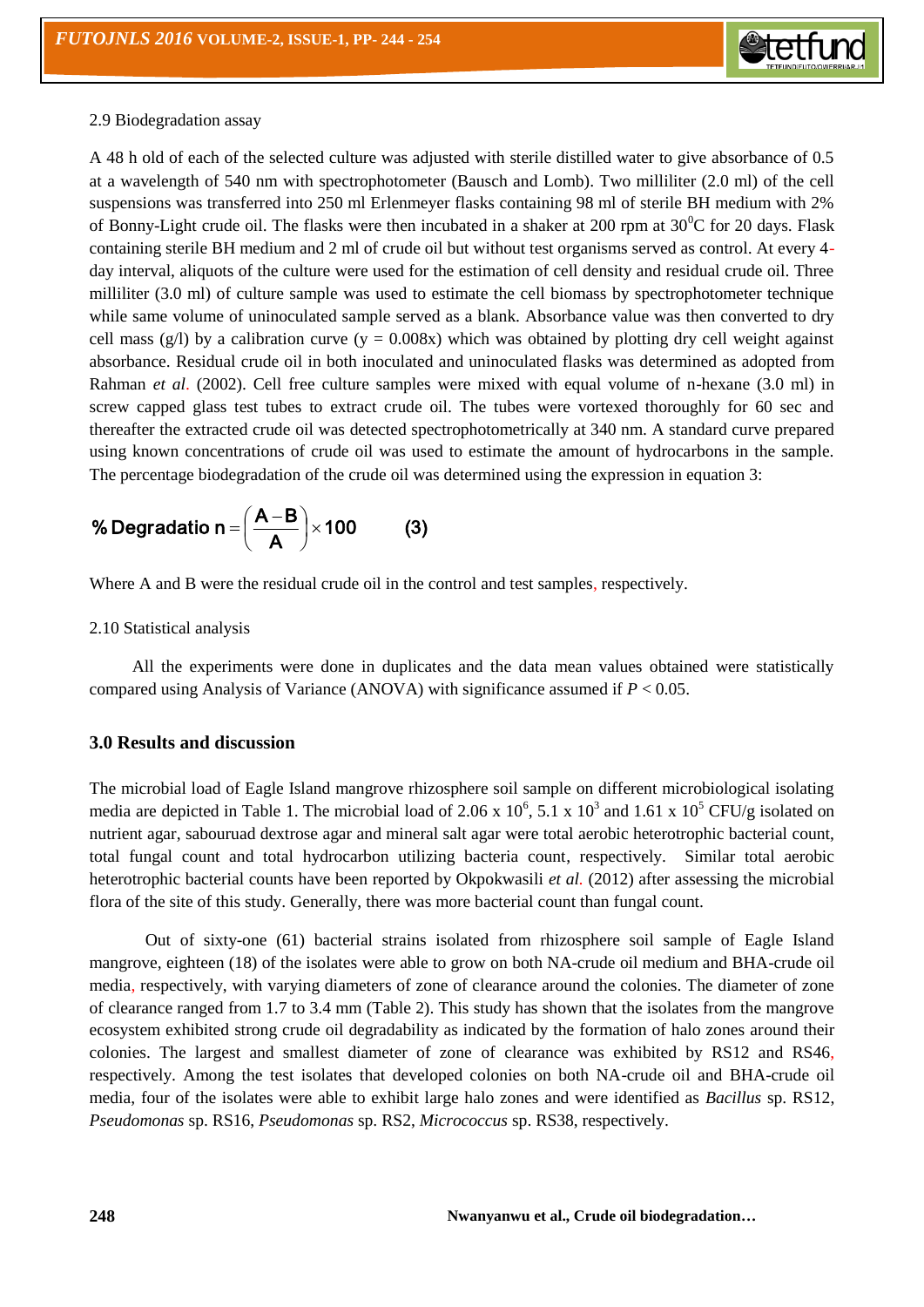

| Total aerobic heterotrophic | Total fungal count | Total Hydrocarbon-utilizing |
|-----------------------------|--------------------|-----------------------------|
| bacterial count $(CFU/g)$   | (CFU/g)            | bacterial count (CFU/g)     |
| $2.06 \times 10^6$          | 5.1 x $10^3$       | $1.61 \times 10^{5}$        |

# **Table 1: Total microbial load of rhizosphere soil sample of Eagle Island mangrove ecosystem**

# **Table 2: Diameter of zone of clearance on BHA plate by hydrocarbon degraders**

| Isolate     | Diameter (mm)    |  |
|-------------|------------------|--|
| <b>RS12</b> | $\overline{3.4}$ |  |
| <b>RS13</b> | 2.5              |  |
| <b>RS15</b> | 2.4              |  |
| <b>RS16</b> | 3.1              |  |
| <b>RS19</b> | 2.4              |  |
| <b>RS22</b> | 2.2              |  |
| <b>RS23</b> | 3.1              |  |
| <b>RS25</b> | 2.3              |  |
| <b>RS26</b> | 2.1              |  |
| <b>RS28</b> | 2.1              |  |
| <b>RS31</b> | 2.2              |  |
| <b>RS33</b> | $2.8\,$          |  |
| <b>RS34</b> | $2.5\,$          |  |
| <b>RS36</b> | 2.6              |  |
| <b>RS38</b> | 3.2              |  |
| <b>RS40</b> | 2.4              |  |
| <b>RS46</b> | $2.7\,$          |  |
| <b>RS47</b> | 2.3              |  |
|             |                  |  |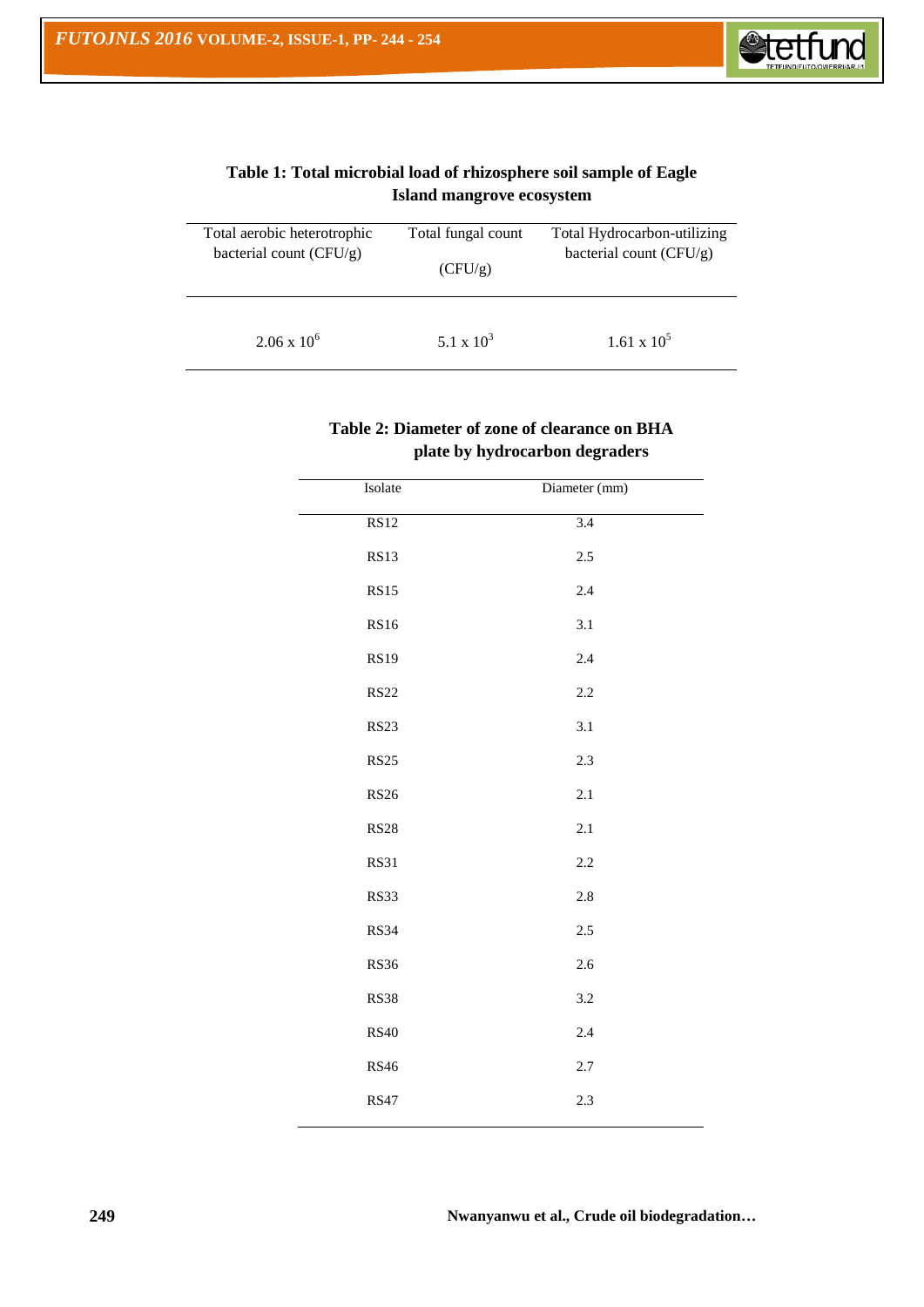Table 3 shows the level of different petroleum hydrocarbon substrates utilized by the test isolates. The results indicated that the organisms could utilize crude oil and its petrochemical products, such as diesel, petrol, kerosene, engine oil and phenol, for growth. This agreed with the reports of Ezekoye *et al.* (2015), John and Okpokwasili (2012) and Nweke *et al.* (2006) that mangrove bacteria was an excellent degrader of crude oil and had ability to utilize crude oil and its products.

|            |              |                          | Bacteria                       |                                |
|------------|--------------|--------------------------|--------------------------------|--------------------------------|
| Substrates | Bacillus sp. | Pseudomonas sp.          | Pseudomonas sp.<br><b>RS23</b> | Micrococcus sp.<br><b>RS38</b> |
|            | <b>RS12</b>  | <b>RS16</b>              |                                |                                |
| Crude oil  | $++$         | $^{++}\,$                | $^{++}\,$                      | $^{++}\,$                      |
| Diesel     | $++$         | $^{\rm ++}$              | $++$                           | $++$                           |
| Petrol     | $^{++}\,$    | $^{++}\,$                | $^{++}\,$                      | $++$                           |
| Kerosene   | $^{++}\,$    | $\boldsymbol{++}$        | $^{++}\,$                      | $^{++}\,$                      |
| Engine oil | $++$         | $++$                     | $++$                           | $++$                           |
| Hexane     |              | $\overline{\phantom{a}}$ |                                |                                |
| Benzene    |              |                          | $+$                            |                                |
| Toluene    | $+$          | $+$                      | $+$                            |                                |
| Xylene     |              |                          |                                |                                |
| Phenol     | $+$          |                          | $+$                            | $\boldsymbol{+}$               |

# **Table 3: Mangrove bacteria growth test on crude oil and different hydrocarbons**

Growth was followed by measuring the increase in optical density  $OD_{540nm}$  of the culture after 14 days incubation

 $++$  = Heavy growth: OD 540nm > 0.2

 $+=$  Moderate growth: OD 540nm > 0.1

 $-$  = No growth: OD 540nm  $< 0.02$ 

The adhesion to crude oil by test isolates ranged between 58.82 to 68.40 %. Among the strains studied, *Micrococcus* sp. RS38 and *Pseudomonas* sp. RS23 had the lowest and highest percentage of adhesion to crude with adhesion values of 58.82 and 68.40 %, respectively (Table 4). Strains are normally divided into three groups according to their percentage of adhesion (% Adh) to crude oil: % Adh < 20 describes low adhesion, 20 < % Adh < 40 describes middle adhesion and % Adh > 40 describes high adhesion (Vasileva-Tonkova & Gesheva, 2004). Stelmack *et al.* (1999) in their report on bacterial adhesion to soil contaminants in the presence of surfactant said that hydrophobicity is an important factor in the initial adhesion of microorganisms to the interface between the non-aqueous and the aqueous phase. A number of species of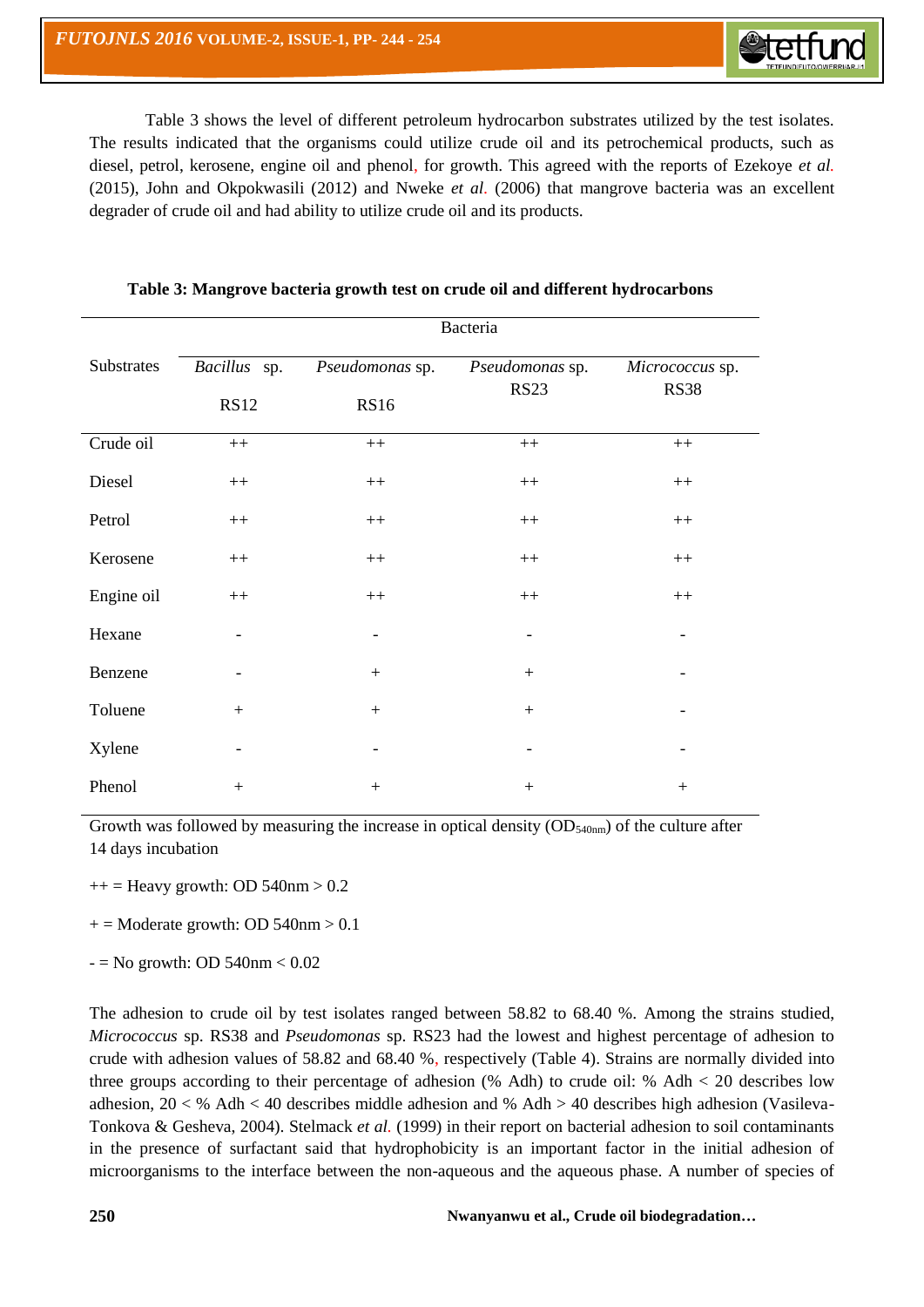bacteria are able to degrade liquid hydrocarbons after adhering to the surfaces of droplets. This direct contact between a bacterial cell and a target hydrocarbon plays a major role in the rate of diffusion into the cell, thereby enhancing growth and increasing the rate of dissolution of the hydrocarbon (Zhang *et al.,* 2009). Such high values of adhesion to crude oil existed for the test isolates in this study.

| Bacteria                    | % Adhesion | Emulsification index (%) |
|-----------------------------|------------|--------------------------|
| <i>Bacillus</i> sp. RS12    | 50.70      | 54.63                    |
| <i>Pseudomonas sp. RS16</i> | 55.51      | 57.70                    |
| <i>Pseudomonas sp. RS23</i> | 58.40      | 60.32                    |
| Micrococcus sp. RS38        | 48.82      | 53.57                    |

# **Table 4: Estimation of percentage adhesion and emulsification index of the bacterial strains to crude oil**

 Emulsification assay is an indirect technique used to assess for biosurfactant production by microbial cells. It was assumed that if the cell-free culture broth used in this assay contained biosurfactant, then it would emulsify the hydrocarbons present in the test solution (Thavasi *et al.,* 2011). In this study, crude oil was used as the hydrophobic substrate. Results observed in this study revealed that all the test isolates showed positive emulsification activity. Table 4 also depicts the various ranges of emulsification index of the organisms with *Pseudomonas* sp. RS23 exhibiting the highest emulsification index value of 60.32 % while the lowest emulsification index value of 53.57 % was found in *Micrococcus* sp. RS38. The emulsification index of crude oil by test organisms were in the following order: *Micrococcus* sp. RS38 (53.57 %) > *Bacillus* sp. RS12 (54.63 %) > *Pseudomonas* sp. RS16 (57.70 %) > *Pseudomonas* sp. RS23  $(60.32\%).$ 

The utilization of the crude oil as sole carbon and energy source by the test organisms resulted in their growth with time. However, the percentage of crude oil degraded was observed to increase with increase in incubation period but varied with different bacterial strains tested, as shown in Fig. *Pseudomonas* sp. RS23 exhibited the highest capability to degrade crude oil with 45.8 % degraded after 20 days of incubation. The crude oil degrading capability of *Pseudomonas* sp. RS16 was also remarkable (42.2 %) over the same period of incubation. The least was *Micrococcus* sp. RS38 with 36.4 % crude oil degraded. The statistical analysis indicated that biodegradation of crude oil did not differed significantly among the rhizophere bacteria of Eagle island mangrove ecosystem but differed significantly from the control ( $P \lt$ 0.05). Though *Micrococcus* sp. RS38 showed impressive level of growth during screening in crude oil and other petroleum products (Table 3) where the organisms grew at equal optical densities of  $> 0.2$  within 14 days of incubation. The results obtained on the degradative ability of the test organisms indicated that they maximally utilized the crude oil .This might be as a result of the ability of the organisms to utilize the hydrocarbons as substrates for growth by probably releasing extracellular enzymes which were capable of breaking down the recalcitrant hydrocarbon molecules by dismantling the long chains of hydrogen and carbon thereby converting them into simpler products that can be absorbed for their growth. The growth of the 4 isolates showed that all the isolates found to have had their exponential phase between 4 and 12 days with the stationary phase occurring at day 20. This showed that the test isolates could take up crude oil to produce biomass.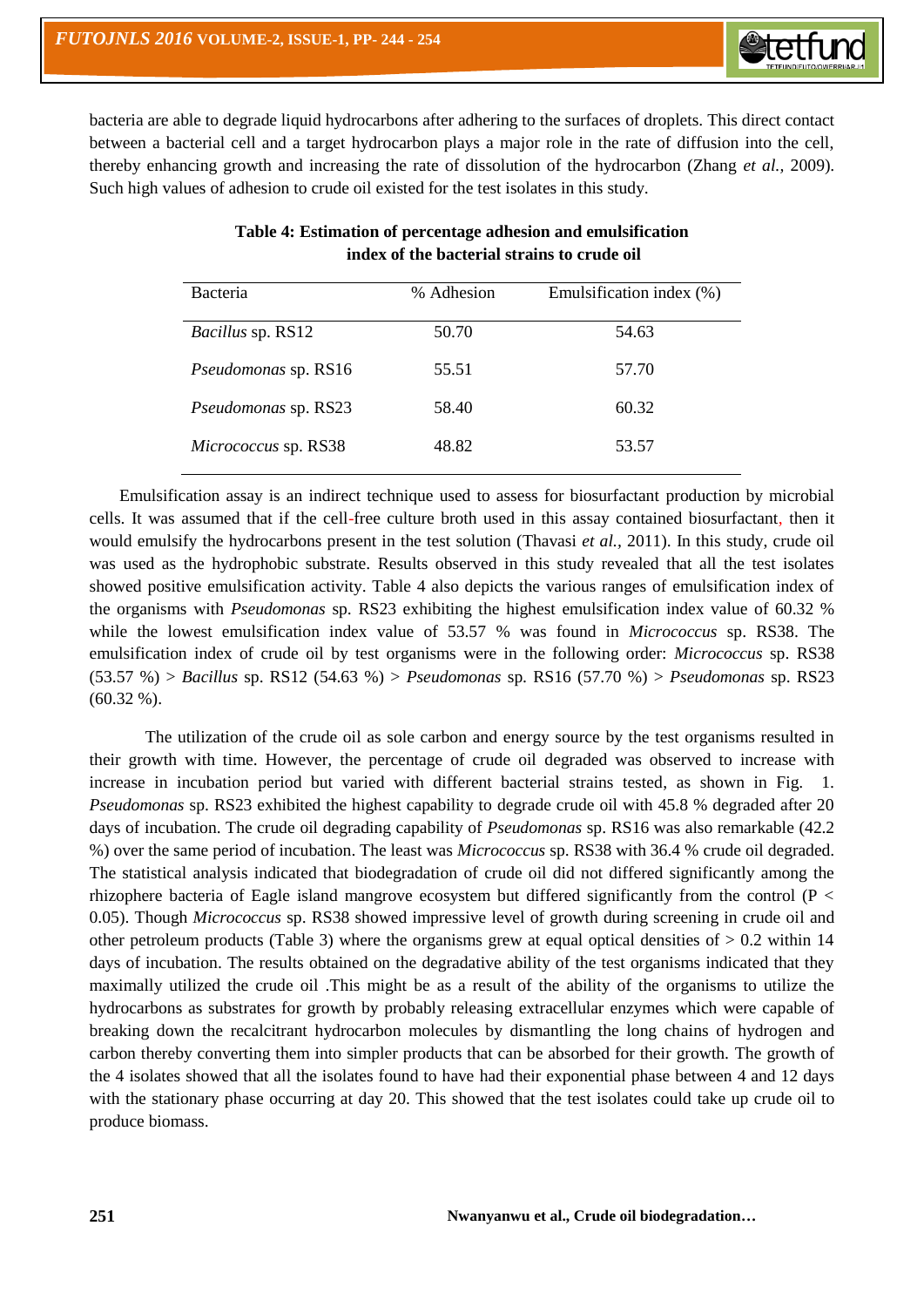



**Time (day)**

**Figure 1: Time course of crude oil reduction by mangrove bacteria and their biomass formation during biodegradation of crude oil in BH medium. Values with the same letter (a, b) are not significantly different (***p* **< 0.05)**

In conclusion, the findings in this study showed that the test isolates could be useful in bioremediation of sites and wastewaters that are contaminated with crude oil and other petroleum products.

## **References**

Amirlatifi, F., Soltani, N., Saadatmand, S., Shokravi, S. & Dezfulian., M. (2013). Crude Oil-induced Morphological and Physiological Responses in Cyanobacterium *Microchaete tenera* ISC13. *Int. J. Environ. Res.,* 7(4), 1007-1014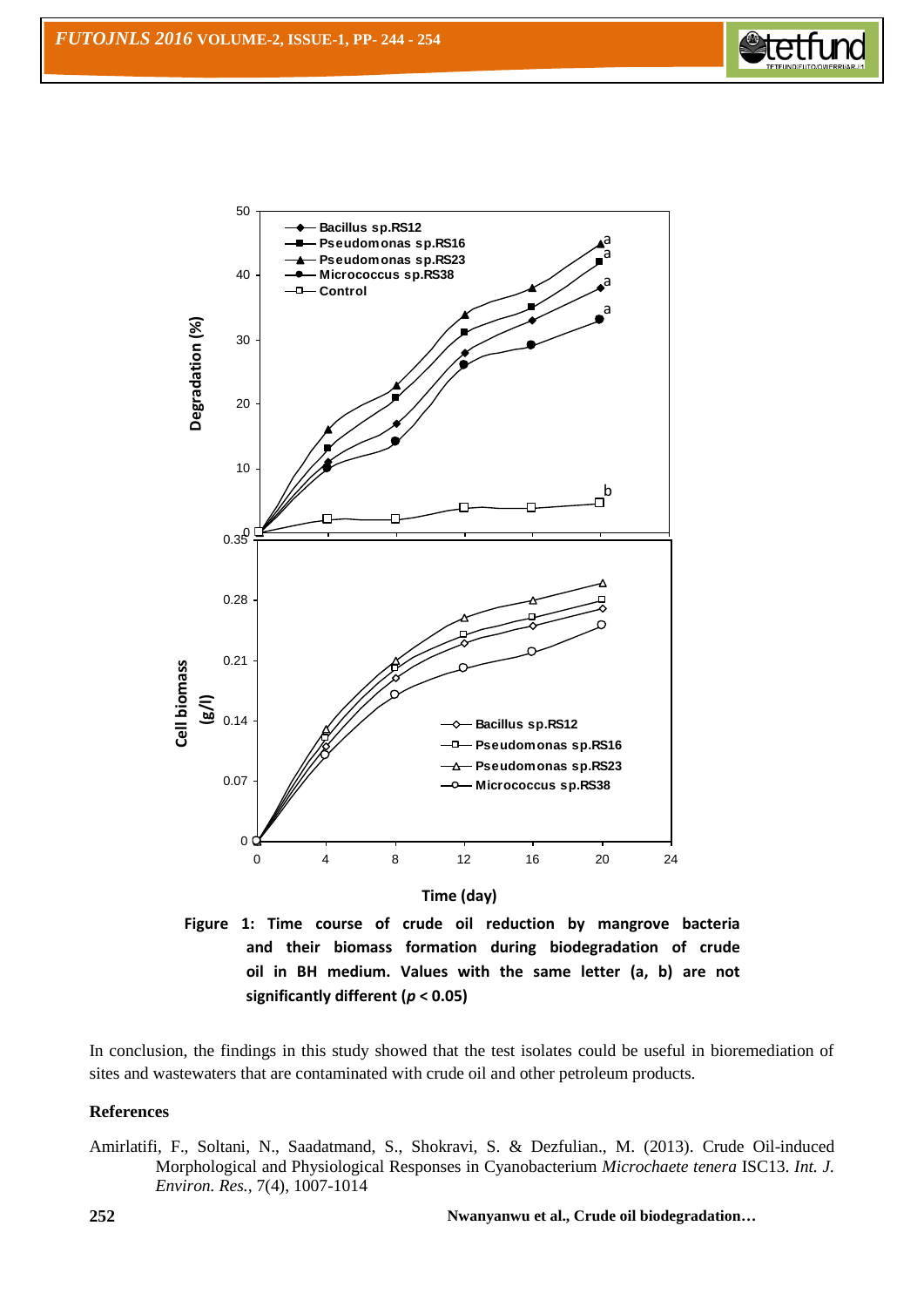

- Atlas, R.M. (1981). Microbial degradation of petroleum hydrocarbons: an environmental perspective. Microbiol. Rev. 45, 180-209
- Bossert, I. & Bartha, R. (1984). The fate of petroleum in the soil Ecosystem. In: R.M. Atlas, (ED) Petroleum Microbiology, Macmillan, New York, 435 – 475.
- Chindah, A. C., Braide, S. A., Amakiri, J. & Onokurhefe, J. (2007). Effect of crude oil on the development of mangrove (*Rhizophora mangle* L.) seedlings from Niger Delta, Nigeria. *Revista UDO Agrícola,* 7 (1), 181-194
- Choudhry, J. K. (1997). Sustainable management of coastal mangrove development and social needs. The World Forestry Congress. Antalya, Turkey, 13-22 October, 1993. Vol. 6 - topic 37.
- Ebegbulem, J. C., Ekpe, D. & Adejumo, T.O. (2013). Oil Exploration and Poverty in the Niger Delta Region of Nigeria: A Critical Analysis. Int. J. Bus. Soc. Sci. 4(3), 279 – 287, 2013.
- Ekpo, M. A. & Udofia, U. S. (2008). Rate of biodegradation of crude oil by microorganisms isolated from oil sludge environment. *African J. Biotechnol.,* 7 (24), 4495-4499
- Emuedo, O. A., Anoliefo, G. O. & Emuedo, C. O. (2014). Oil Pollution and Water Quality in the Niger Delta: Implications for the Sustainability of the Mangrove Ecosystem. Global J. Human-Soc. Sci. (B).  $14(6)$ ,  $1-9$ .
- Ezekoye, C.C., Amakoromo, E. R. & Ibiene, A. A. (2015). Bioremediation of hydrocarbon polluted mangrove swamp soil from the Niger Delta using organic and inorganic nutrients. *British Biotechnol. J.,* 6(2), 62-78
- Ilori, M. O., Adebusoye, S. A. & Ojo, A. C. (2008). Isolation and characterization of hydrocarbon-degrading and biosurfactant-producing yeast strains obtained from a lagoon water. *World J. Microbiol. Biotechnol.,* 24, 2539–2545
- John, R. C. & Okpokwasili, G. C. (2012). Crude Oil-degradation and plasmid profile of nitrifying bacteria isolated from oil-Impacted mangrove sediment in the Niger Delta of Nigeria. *Bull. Environ. Contam. Toxicol.,* 88(6), 1020-1026
- Lynch, J. M. & Whipp, J. M. (1990). Substrate flow in rhizosphere. *Plant and Soil,* 129, 1-10
- Mills, A. C., Breuil, C. & Colwell, R.R. (1978). Enumeration of petroleum degrading marine and estuarine microorganisms by the most probable number. *Canadian J. Microbiol.*, 22, 552-557.
- Niger Delta Environmental Survey (NDES). 2000. Ecological zonation and habitat classification. 2<sup>nd</sup> Phase Report 2, 1, 1-66.
- Norman, R. S., Moeller, P., McDonald, T. J. & Morris, P. J. (2004). Effect of pyocyanin on a crude-oildegrading microbial community. *Appl. Environ. Microbiol.,* 70 (7), 4004-4011
- Nweke, C. O., Mgbachi, L. C., Nwanganga, C. & Nwanyanwu, C. E. (2006). Heavy metal tolerance among hydrocarbon utilizing bacteria isolated from oil-contaminated soil. *Nigerian J. Microbiol.*, 20(2), 1057-1065
- Okpokwasili, G. C., Ifenwanta, C. E. & Nweke, C.O. (2012). The microflora of Eagle Island mangrove swamp, Southern Nigeria. J. Res. Biol., 2(6), 602 – 616.
- Ojo, O.A. (2005) Petroleum-hydrocarbon utilization by native bacterial population from a wastewater canal Southwest Nigeria, Afr. J. Biotechnol. 5(4), 333 – 337.
- Oluwafemi, S., Obayori, O. S., Ilori, M. O., Adebusoye, S. A., Oyetibo, G. O., Omotayo, A. E. & Amund, O. O. (2009). Degradation of hydrocarbons and biosurfactant production by *Pseudomonas* sp. strain LP1. *World J. Microbiol. Biotechnol.*, 25, 1615–1623